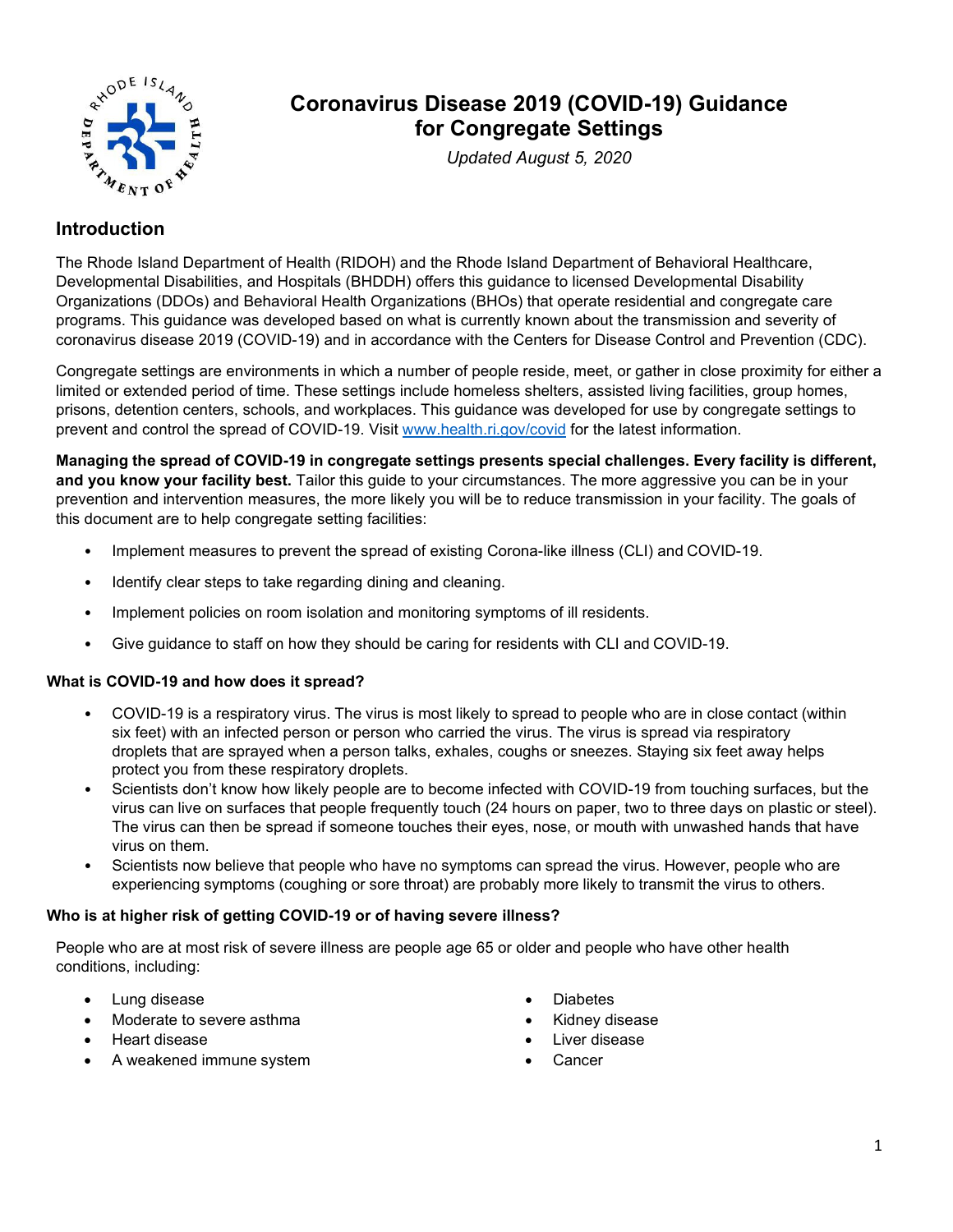Individuals who are pregnant should be monitored closely for COVID-19 and testing upon admission for parturition is recommended.

People with regular, close contact with someone who has, or could have, COVID-19 are also at higher risk of getting COVID- 19, such as people who live in the same home, caretakers who work in the home, or current sexual partners.

# **What is the definition of CLI and what are the symptoms?**

For the most current list of symptoms, visit RIDOH's [COVID-19 disease page](https://health.ri.gov/diseases/ncov2019/)**.** People with CLI should be considered contagious.

# **What is considered close contact with a confirmed case of COVID-19?**

Close contact is defined as living in the same household as a person who has tested positive for COVID-19, caring for a person who has tested positive for COVID-19, being within six feet of a person who has tested positive for COVID-19 for about 15 minutes or longer, or has been in direct contact with secretions (e.g., sharing utensils, being coughed on) from a person who has tested positive for COVID19.

# **Who should get tested for COVID-19?**

For the most current recommendations on who should be tested for COVID-19, visit RIDOH's [COVID-19 testing web](https://health.ri.gov/covid/testing/)  [page.](https://health.ri.gov/covid/testing/)

# **How can residents get tested for COVID-19?**

The facility's medical team should call RIDOH at 401-222-2577 to report a concern and, if appropriate, obtain specimen collection kits from RIDOH's State Health Laboratories (SHL). The facility's medical team obtains a nasopharyngeal (NP) specimen and sends it to RIDOH's SHL. Learn [more](https://health.ri.gov/diseases/ncov2019/for/providers/testforyourpatients/) about testing of congregate-living residents.

# **How can congregate-care staff members get tested for COVID-19?**

Learn more about [testing for staff members at congregate-care settings.](https://health.ri.gov/covid/testing/#how)

# **What are best practices to employ at a congregate setting to prevent an outbreak of COVID-19?**

All individuals in public or in an establishment shall be required to maintain physical distancing at all times, to the extent feasible. When physical distancing is not feasible, individuals should minimize the time of exposure to the extent possible. Physical distancing, also known as social distancing, involves:

- Staying at least six feet (two meters) from people outside the same household unless separated by a physical barrier that prevents individuals from having direct contact and contact with any droplets from another individual's coughing, sneezing or talking;
- Not gathering in groups;
- Staying out of crowded places; and
- avoiding mass gatherings.

# **What are some preventive measures congregate settings can employ to reduce the spread of COVID-19?**

# **Post signage**

- Place signs visible to all staff, residents, and any visitors to stay home or in their rooms if they are sick. Signs in multiple languages are available online[..](http://www.cdc.gov/coronavirus/2019-ncov/communication/factsheets.html)
- Place *Cover Your Cough* and *Wash your Hands* posters in visible locations around your facility.
- Place clear signage outside all isolation areas for staff and residents to properly identify these areas to reduce intermingling of symptomatic and non-symptomatic individuals.

# **Educate staff and residents**

- Ensure staff and residents know the symptoms of CLI and how to report CLI at the first signs of illness.
- Reduce face-to-face interactions with residents. Interact remotely, including by phone, email, intercom, or video if available. Deliver written information by sliding written material under someone's door.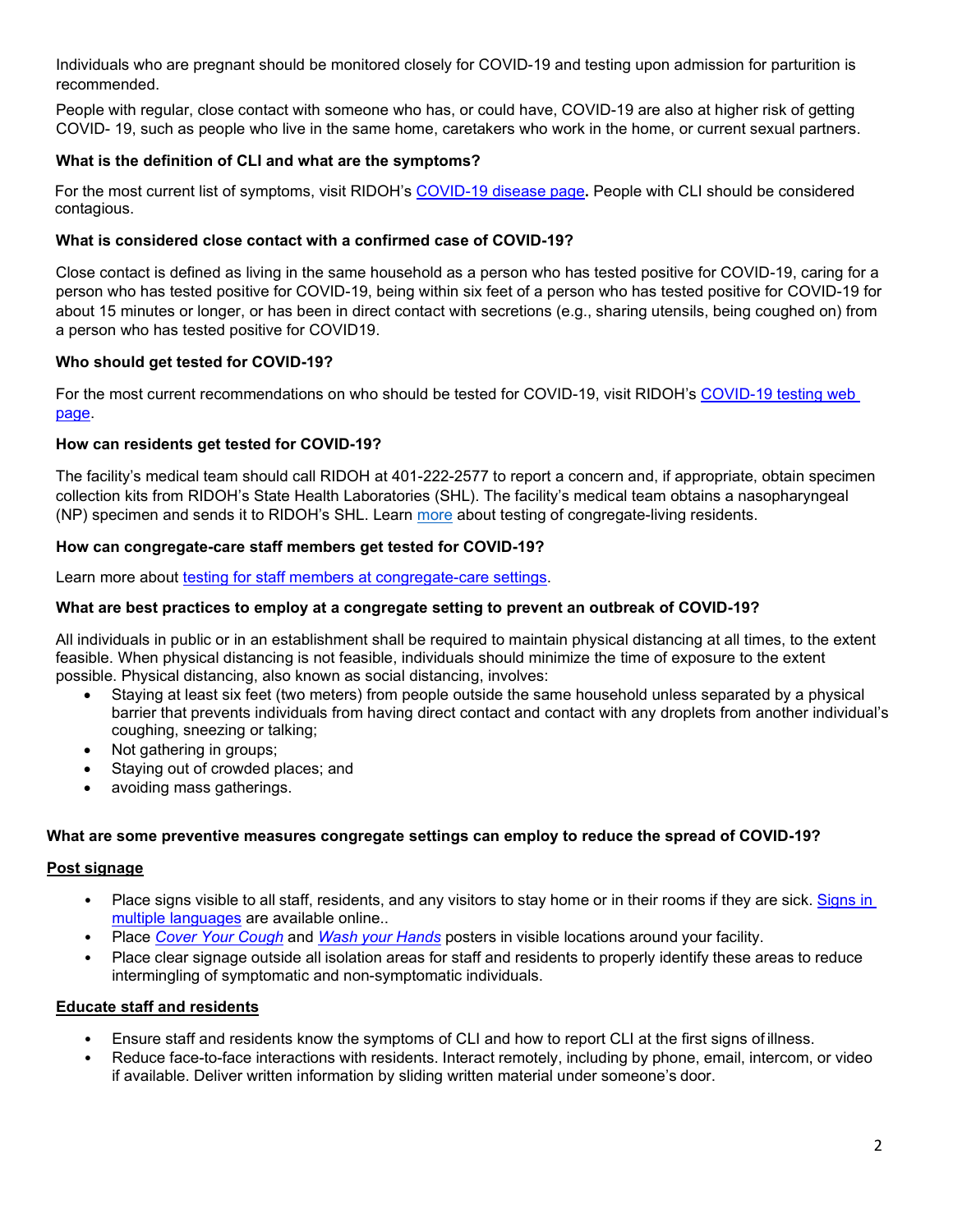### **Screenings**

- Each covered entity (other than an individual who is not acting as a sole proprietorship) shall implement and ensure compliance with screening of all individuals entering its establishment at any time for any reason. Screening shall include, at a minimum:
	- $\circ$  Visual assessment, self-screening, or a written questionnaire, or a combination of any of these screening methods regarding COVID-19 symptoms and contact in the last 14 days with other individuals who are COVID-19 positive or who have COVID-19 symptoms; and
	- $\circ$  Notices at all entrances to an establishment notifying all individuals entering must be screened or selfscreened, and to not enter if they are COVID-19 positive, have COVID-19 symptoms, or have had close contact in the last 14 days with an individual who at the time had COVID-19. Samples of screening criteria for entrants can be found, in English and Spanish, at [http://www.ReopeningRI.com.](http://www.reopeningri.com/)
	- $\circ$  If an individual is identified as exhibiting multiple symptoms of COVID-19 or COVID-19 positive, the covered entity shall deny access to that individual unless the establishment is a:
		- Cooling center;
		- Healthcare facility with other access requirements or limitations; or<br>■ Multi-unit residential establishment
		- Multi-unit residential establishment.

Answers to Frequently [Asked questions about Rhode Island COVID-19 Testing](https://health.ri.gov/publications/frequentlyaskedquestions/RI-COVID-19-Testing.pdf) are available on RIDOH's website.

*[Rhode Island Quarantine and Isolation Guidance by Population](https://health.ri.gov/publications/guidance/COVID-19-Quarantine-and-Isolation-Guidance-by-Population.pdf)* is available on RIDOH's website.

# **Additional considerations**

### **Reduce staff movement within the facility**

- Limit staff working at multiple sites and try to limit staff working across more than one agency.
- Dedicate staff to consistent patterns/schedules.
- Consider temporary, live-in staff to retain core staffing levels and minimize spread of disease.
- Consider rental of outdoor portable toilets and sinks for use as dedicated staff facilities.

### **Reduce resident movement within the facility**

- Eliminate visitors or restrict visits only to essential visitors. **Inform families or caregivers.** Provide alternate ways for residents to stay in touch with their families, such as by phone or video.
- Close common spaces. Suspend all group programming, classes, or any activity that involves groups of residents.
- Review vendor and supply processes; prohibit non-essential vendors from delivering to the facility. Direct vendors to drop supplies outside. Plan for supply shortages.
- Strongly discourage residents from leaving the facility, except for supervised smoking breaks. For smokers, where possible, work with the resident's mental health or primary care provider to secure nicotine replacement therapy (NRT) to help eliminate nicotine withdrawal and the desire to leave their room to smoke.
- Limit interaction in common spaces, including hallways, by staggering any required movement of residents.
- Create a staggered bathing schedule to limit the number of people using the facilities at the same time.

### **Provide adequate supplies for staff and residents to practice healthy hygiene**

- Deliver supplies to residents with CLI, including fluids, tissues, and plastic bags for the proper disposal of used tissues.
- Stock bathrooms and other sinks consistently with soap and towels.
- Provide alcohol-based hand sanitizers that contain at least 60% alcohol (if that is an option at your facility) at key points within the facility, including registration desks, entrances/exits, and eating areas.
- Put a trash can near the exit *inside* any resident room or area designated for people with CLI to make it easy for staff and residents to discard items.
- Provide training on proper use and conservation of PPE for staff and residents.
	- Monitor inventory consistently for projection of need.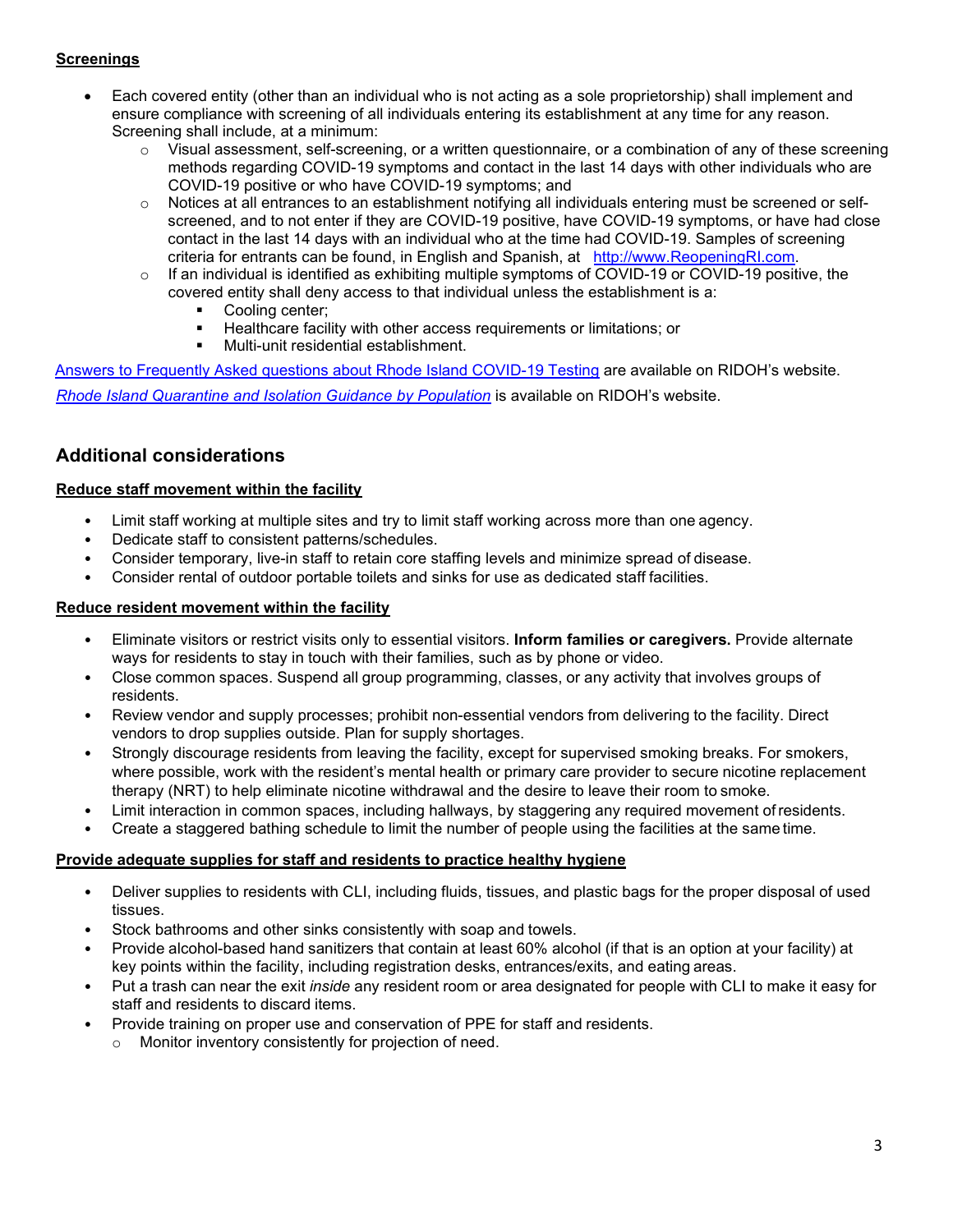### **What are standard facility and environmental operations that can be implemented to prevent the spread of COVID-19?**

# **Dining and meals**

- **Close dining rooms**. Deliver meals to resident rooms. If you need additional staff to be able to provide room service, develop a staffing plan.
- If closing shared dining areas is absolutely not possible, stagger eating times and increase space between tables so diners remain six feet apart.
- **Close kitchens to residents**. Develop alternatives to between-meal access depending on your services. If necessary, suspend certain services and communicate to residents that changes are being made toprotect them.

# **Environmental Controls**

- Ensure the relative humidity in your facility is between 40-60%.
- Ensure adequate air exchanges with your heating and ventilation system
- Change air filters as recommended
- Optimize out door ventilation as needed

# **Cleaning and disinfecting**

Routine and frequent cleaning of surfaces using appropriate cleaning and disinfection methods can help to prevent the spread of COVID-19.

- Clean and disinfect high-touch surfaces regularly, at least once every four hours. Frequently touched surfaces and objects can vary by location. Examples include doorknobs, light switches, handrails, kitchen appliances, counters, drawer pulls, tables, sinks, faucet and toilet handles, drinking fountains, elevator buttons, push plates, phones, keys, and remote controls.
- Clean by removing any visible dirt and grime before using disinfectants. Disinfectants remove most germs and are most effective on clean surfaces or objects. Coronaviruses are relatively easy to kill with most disinfectants. The Environmental Protection Agency has published a list of disinfectants for use against the virus that causes COVID-19 at [https://www.epa.gov/pesticide-registration/list-n-disinfectants-use-against-sars-cov-2.](https://www.epa.gov/pesticide-registration/list-n-disinfectants-use-against-sars-cov-2) When using cleaning and disinfecting products, always read and follow the manufacturer's directions (e.g., application method, contact time).
- For clothing, towels, linens, and other items that go in the laundry, wash at the warmest possible setting with your usual detergent and then dry completely. Avoid "hugging" laundry before washing it to avoid selfcontamination. Do not shake dirty laundry before washing to avoid spreading virus or other dirt and bacteria through the air. Dirty laundry from an ill person can be washed with other people's items.
- Any bathroom used by a resident with CLI should be cleaned and disinfected after each use, ideally, by the person with CLI. If this is not possible, the caregiver should wait as long as possible after use by an ill person to clean and disinfect the high-touch surfaces.

# **What can congregate settings do to address resident rooming, isolation, and monitoring of CLI symptoms?**

# **Create more space in sleeping arrangements for all residents**

- Increase spacing so beds are at least six feet apart and ideally, within separate rooms if possible.
- Put fewer residents within a dorm or unit. Convert common spaces to sleeping areas to spread people out.
- Arrange beds so that individuals lay head-to-toe (or toe-to-toe) or create barriers between beds using items such as foot lockers, dressers, or curtains.
- Avoid housing older adults, people with underlying medical conditions, or people with disabilities in the same room as people with symptoms.
- Where possible, keep elderly residents and people with behavioral health conditions in familiar surroundings and minimize confusion and behavioral challenges.

# **Isolate ill residents. Keep those with CLI apart from those who are not ill.**

It is critical to develop and implement plans to isolate (separate) residents with CLI from residents without symptoms.

• If residents share a room and one has CLI, separate them. If both residents in a shared room have CLI, they can remain in the room together, if separation is not possible. Strategies to accomplish this separation include: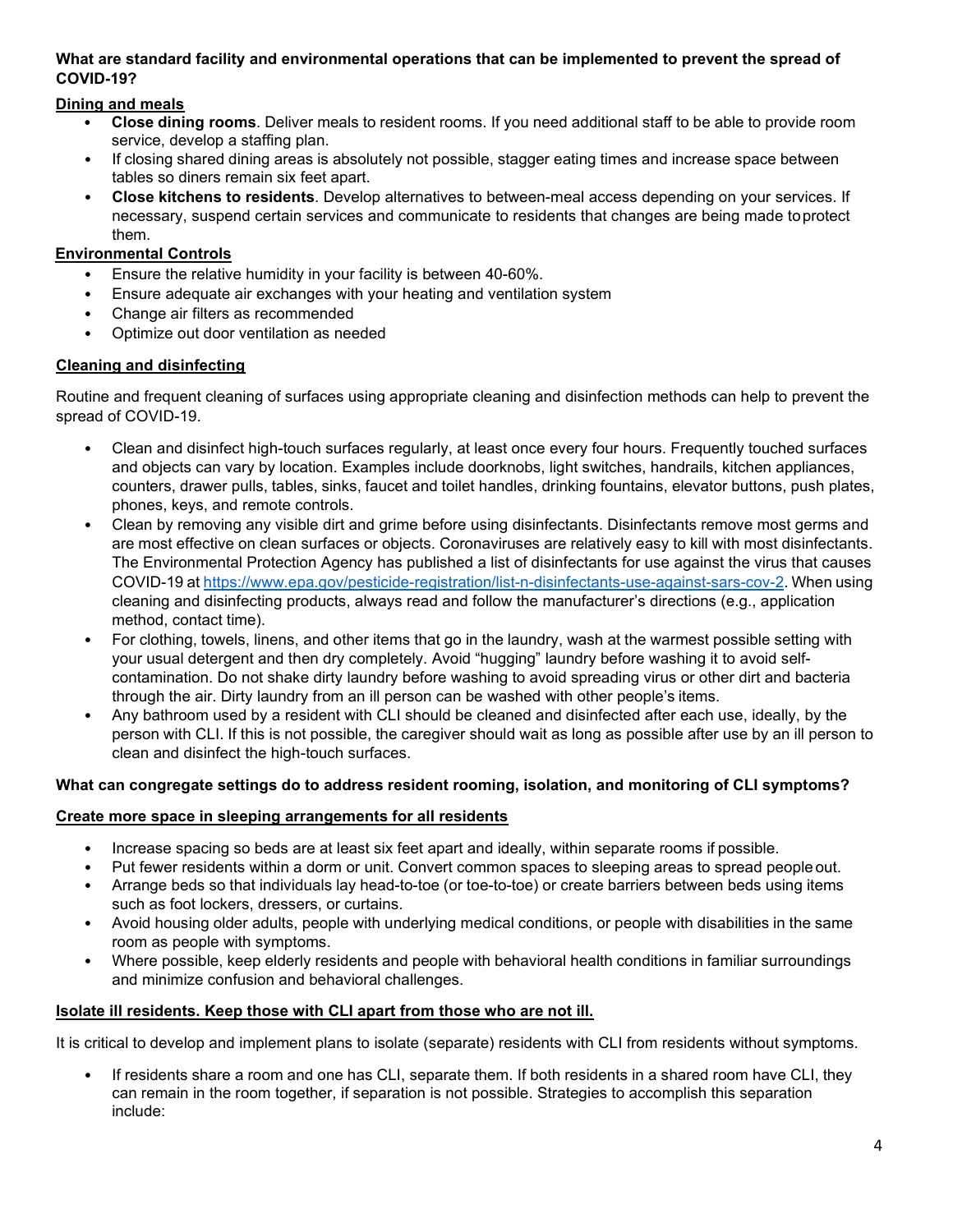- $\circ$  If there are large shared sleeping areas, designate one area for residents with CLI and one area for those without symptoms.
- $\circ$  If your building has sleeping areas with multiple floors, designate one floor for residents with CLI and one floor for residents with symptoms.
- $\circ$  If you have multiple buildings, designate one building for residents with CLI and one building for residents without symptoms.
- Prepare to move residents around the building or to different facilities.
- Designate a bathroom for people with CLI and a bathroom for those without symptoms.
- Monitor resident health and at first sign of illness, immediately move resident into an area designated for residents with CLI.
- Residents with CLI can be removed from isolation (separation) from other residents when **all** of the following are true:
	- 1. It has been **at least** 10 days since the resident's symptoms started.
	- 2. The resident never had a fever or the resident has not had a fever for the prior 24 hours without use of fever-reducing medications and the resident's symptoms are improving.
- View more detailed guidance on *[Quarantine and Isolation by Population](https://health.ri.gov/publications/guidance/COVID-19-Quarantine-and-Isolation-Guidance-by-Population.pdf)* on RIDOH's website.

### **Monitor symptoms of residents and know when to refer for medical care**

- Routine outpatient COVID-19 testing of symptomatic persons is recommended but may not be feasible. If a resident has CLI, the resident should be assumed to have COVID-19.
- Seek medical consultation for residents with CLI from the clinical director of the facility or the resident's personal healthcare provider. Many people with CLI can safely be managed outside of a hospital setting. However, if severe symptoms occur (see below), medical care should be sought as they can signal life-threateningillness.
- Residents who are able to self-monitor should monitor their own symptoms. In cases where staff must assist residents in monitoring symptoms, they should do so from six feet away.
- Residents with CLI and who have risk factors for severe illness may require closer monitoring. These risk factors are listed on page 1.
- Staff should continuously assess whether residents develop more severe illness. Staff should refer residents to the hospital if they have any of the following:
	- o Trouble breathing;
	- o Persistent pain or pressure in the chest;
	- o New confusion or inability to stay awake; and/or
	- o Bluish lips or face

This list is not all inclusive. If you have any concern about a medical emergency, consult a healthcare provider immediately, or call **9-1-1**.

# **How can staff safely care for residents with CLI?**

With guidance from the medical provider and/or RIDOH while caring for a suspected or confirmed case of COVID-19, assess whether the setting is appropriate for receiving care/support at home or if an alternative appropriate place is needed to ensure the safety of the individual and the safety of others in the setting.

- Is the individual stable enough to receive supports/care at home, are appropriate caregivers available, and is there a separate bedroom where the individual can recover without sharing immediate space with others living in the home?
- Review any unique needs the resident has and determine whether they can quarantine in their bedroom or whether they will need a larger area.
- Encourage use of dedicated bathrooms and restrict, where possible, shared bathrooms.
- Access to appropriate, recommended personal protective equipment at minimum, gloves and facemask and must be capable of adhering to precautions such as hand hygiene.
- If other household members are at increased risk of complications from COVID-19 infection (such as people older than 65 or who are immunocompromised), receiving supports/care at home may not beappropriate.

If the current residence is determined not to be the appropriate setting for any of the reasons above or other indicating factors and you need assistance in accessing alternative settings/support, contact your facility's clinical administrator.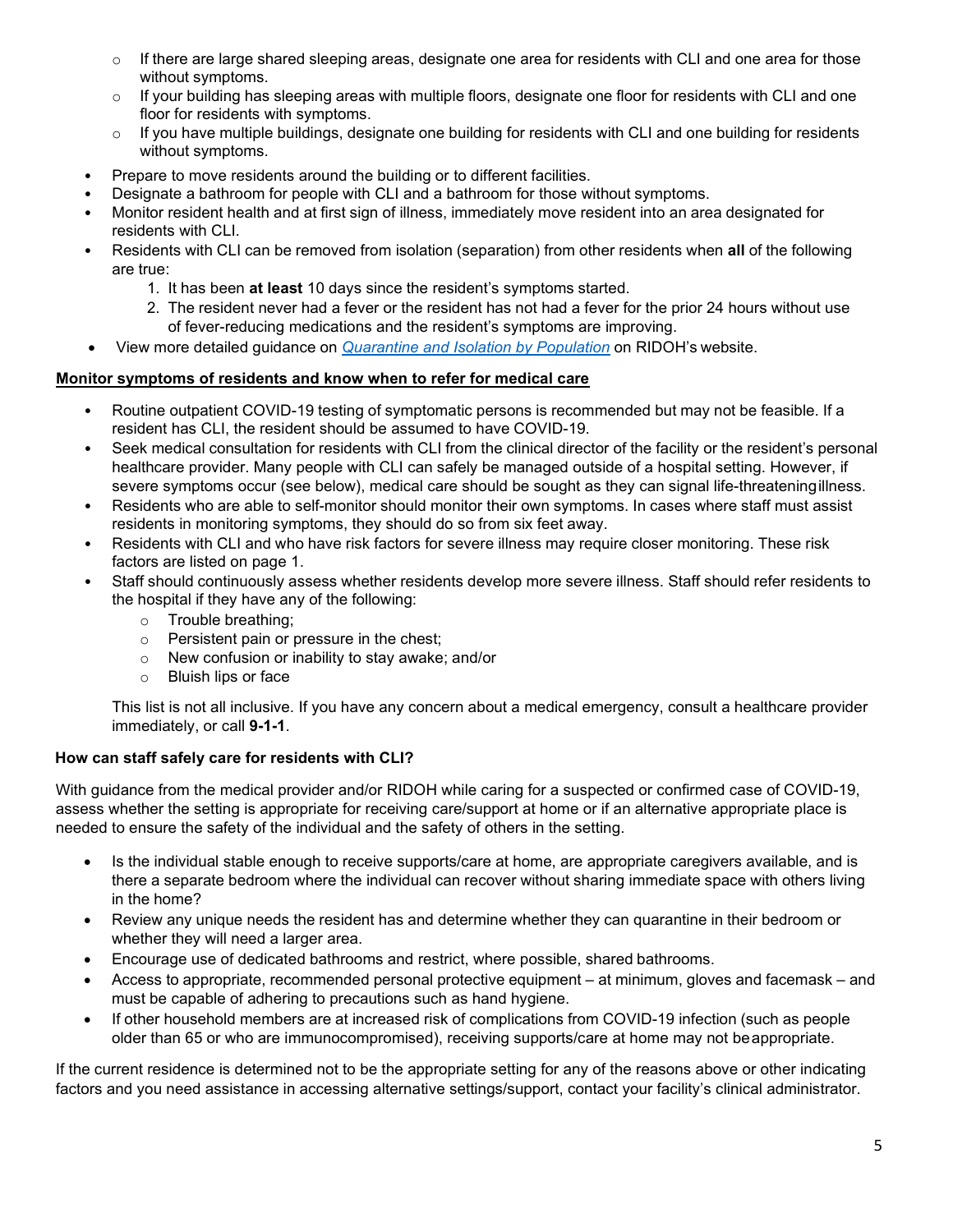### **How can staff safely interact with a resident who has CLI?**

- All residents with CLI should be isolated immediately and doors should be closed, if assessed as safe for the resident.
- Each and every time you enter the room with the person who is in isolation, follow these six steps:
	- 1) Wash your hands.
	- 2) If wearing a mask outside of the isolation room, take off that mask and store it outside of the isolation room.
	- 3) Put on a new mask before entering the room and keep it on the entire time you are in the room.
	- 4) When leaving the room, take off the mask and dispose of it in a trash can that is *inside* the isolation room.
	- 5) Exit the room and wash hands immediately.
	- 6) Put your extended wear mask back on.
- Identify and limit the number of staff interacting with isolated residents.
- Maintain social distancing as much as possible. Complete caregiver tasks from six feet away or more. Leave food or medication outside a door or six feet away from the ill person.
- If you need to be within six feet of an ill resident, wear a face covering (any well-secured paper or cloth that covers your nose and mouth) and disposable gloves, as available, when you enter the room where the ill individual is isolated. If possible, you should also wear some sort of eye protection. When you have physical contact with the ill individual (e.g., helping to the bathroom, bathing, changing clothes) cover your clothing with a gown (washable or disposable), if available. Whenever you leave the ill person's bedroom, carefully remove your gloves, face covering, and gown. Put the disposable items in a trash can, and put the washable items in a plastic bag until the items are ready to be washed. Wash your hands with soap and water for at least 20 seconds.
- Provide a mask or a cloth face covering for the resident who is exhibiting symptoms of COVID-19.
- If no gloves or face coverings are available, limit close contact with the person, and if possible, have the individual cover their mouth with a tissue or cloth. Provide a plastic bag for the direct disposal of the tissue after use.
- Bundle tasks that require close contact to limit encounters with the ill person.
- Older staff (older than 50) and those with underlying conditions should ideally not interact with residents who have CLI, or at least minimize their contact with ill residents.

### **Help with basic needs**

• Make sure you can help the patient/resident adhere to instructions for medication and care and provide support for getting groceries, prescriptions, and other personal needs.

### **Limit the resident with CLI to one room**

- Only people who are providing care for the resident with CLI should enter the room or designated area.
- Assign a separate bathroom, if available. If the bathroom is shared, clean and disinfect after each use. Focus on frequently touched surfaces (door handles, sinks, paper towel dispenser, hand dryer, etc.).

### **Promote frequent hand washing**

• All residents and staff should wash hands often and thoroughly with soap and water for at least 20 seconds. Use an alcohol-based hand sanitizer if soap and water are not available. Do not touch eyes, nose, or mouth with unwashed hands. Always wash hands before and after going into the residents' bedrooms.

### **Avoid sharing common items**

• Do not share dishes, drinking glasses, cups, eating utensils, towels, bedding, or other personal items. After the person uses these items, wash them thoroughly or consider paper plates and disposable utensils.

### **Monitor the ill individual's symptoms**

• If they are getting sicker, notify someone at the facility or **call** their healthcare provider to arrange to have them seen. Make sure the provider is aware the person has, or may have, COVID-19 so that they can put appropriate infection-control measures in place.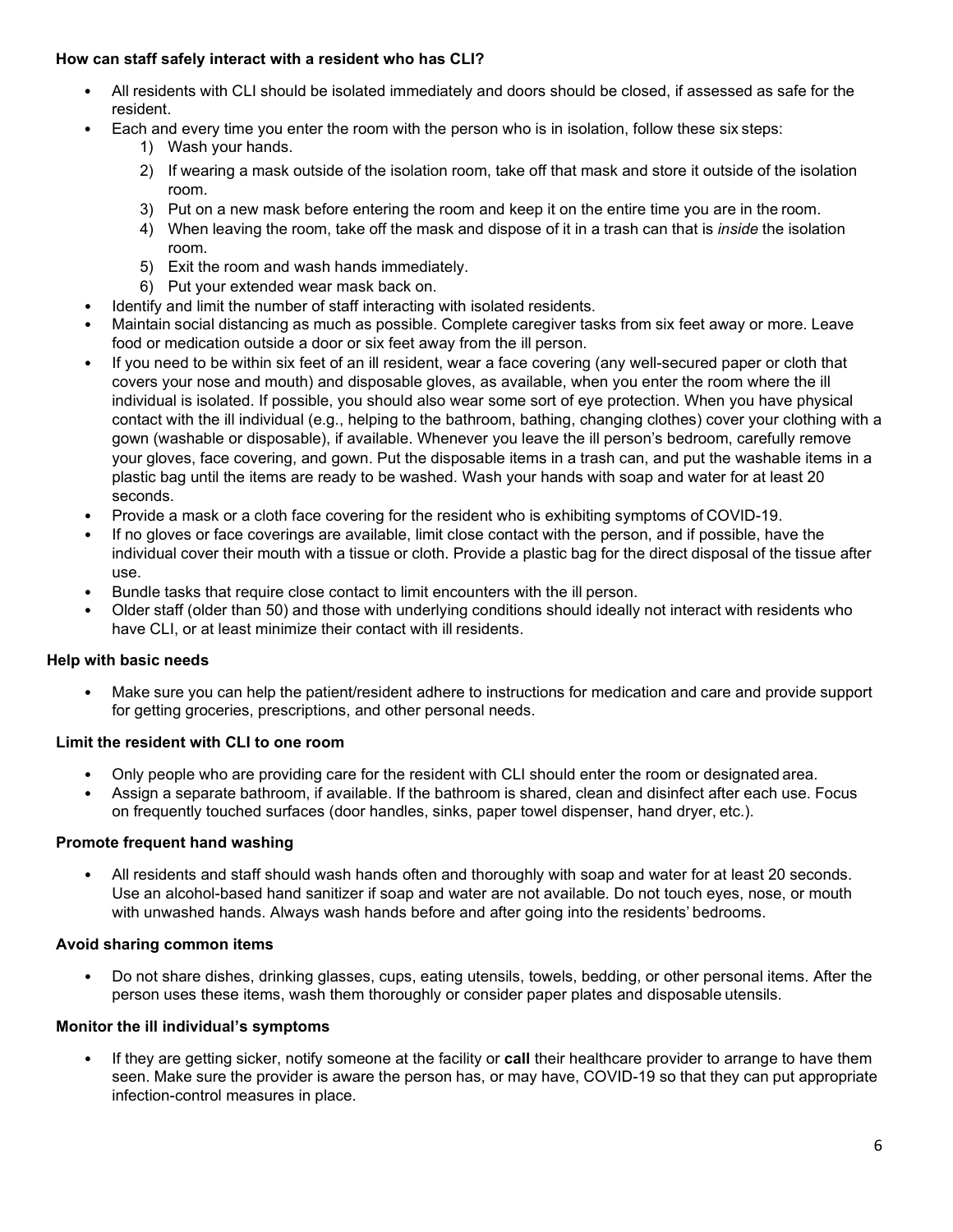### **Monitor yourself**

• Staff, caregivers, and others in close contact with the person should monitor their own health for signs or symptoms of fever or other symptoms of COVID-19, such as cough, shortness of breath, muscle pain, chills, runny nose or stuffy nose, fatigue, diarrhea, nausea or vomiting, headache, recent loss of taste or smell, or poor feeding/appetite (children/infants). If that occurs, the caregiver will need to be isolated.

### **How can congregate settings support a resident's mental health during at this time?**

- Some facilities provide mental health services ranging from full-service, on-site services to evaluation of community clients and referral to off-site providers. Have plans in place plans for patients who regularly receive mental health services.
- If a client or resident must be isolated because of CLI or confirmed COVID-19, consider alternative arrangements, such as video conferencing, for continuity of regular services.
- Implement procedures to identify and update, at least weekly, the mental health resources (for example, providers, pharmacies) that are available.
- Develop daily structures and planned activities to prevent resident boredom, behavioral dysregulation, and isolation. Examples can include use of online learning platforms and schedules, social media, virtual support groups, skills building, community support (cards/letters/companion calls to elders living alone/sewing masks), virtual visits with friends/families, exercise, yard work, and other outdoor activities (hammocks, swings, lawn chairs, bird houses, gardening).
- Review and update provider contracts and emergency medical protocols and procedures, including transporting persons to inpatient mental health facilities, if necessary, and evaluation of clients and residents for other medical needs. (See previous section, Instructions for Staff Caring for Residents with CLI).
- When transport of a client or resident is necessary, implement procedures to ensure notification of all receiving facilities before the transport takes place.

### **What are some considerations for residents who use drugs?**

- Be aware that social distancing recommendations may increase the risk of fatal overdose for residents who use drugs and are now using drugs alone.
- Facility staff should increase safety checks and always carry naloxone.
- Naloxone should be accessible to all residents.
- For information on how to access naloxone, visit [preventoverdoseri.org/get-naloxone](https://preventoverdoseri.org/get-naloxone/)
- Be aware that residents who use drugs are at risk for withdrawal; they may seek to prevent symptoms by maintaining drug use, and they may seek to exit the facility more often than other residents.
- Support residents to obtain sterile syringes. For information on syringe access, visit [preventoverdoseri.org/safer-drug-use-practices.](https://preventoverdoseri.org/safer-drug-use-practices/)
- Social distancing means that parks and other places where people typically use drugs may be harder to access safely. As a result, residents might be more likely to use drugs in the facility.
- Work with residents to develop an overdose safety plan, including being aware of changes in tolerance; having someone check on them after they have used; using one drug at a time; and using a little bit at a time.
- Establish bathroom safety protocols, including:
	- $\circ$  Check bathrooms in common spaces for possible overdoses.<br>  $\circ$  Ensure bathrooms are accessible by staff in case of emergend
	- Ensure bathrooms are accessible by staff in case of emergency. (Consider access by key or entry code if a door opens inward, as entry may be blocked if a resident is supine.)
- Install a sharps container for syringe disposal. More information on where to obtain safer drug use supplies is available at [preventoverdoseri.org/safer-drug-use-resources](https://preventoverdoseri.org/safer-drug-use-resources/)
- Provide residents who use drugs with information about medication-assisted treatment (MAT) for opioid use disorder (OUD). Visit [preventoverdoseri.org/mat](https://preventoverdoseri.org/mat/) for more information.

### **People who use drugs and are in isolation**

- Residents who use drugs and are isolated due to CLI are at increased risk of fatal overdose.
- Residents who are isolated might experience withdrawal symptoms.
- Residents who are not currently receiving MAT should consider starting buprenorphine.
- Residents who are currently prescribed methadone should contact their clinic to ask about options for home delivery.
- Residents who are currently prescribed sublingual buprenorphine should contact their provider and pharmacy to ensure ongoing access to medication.